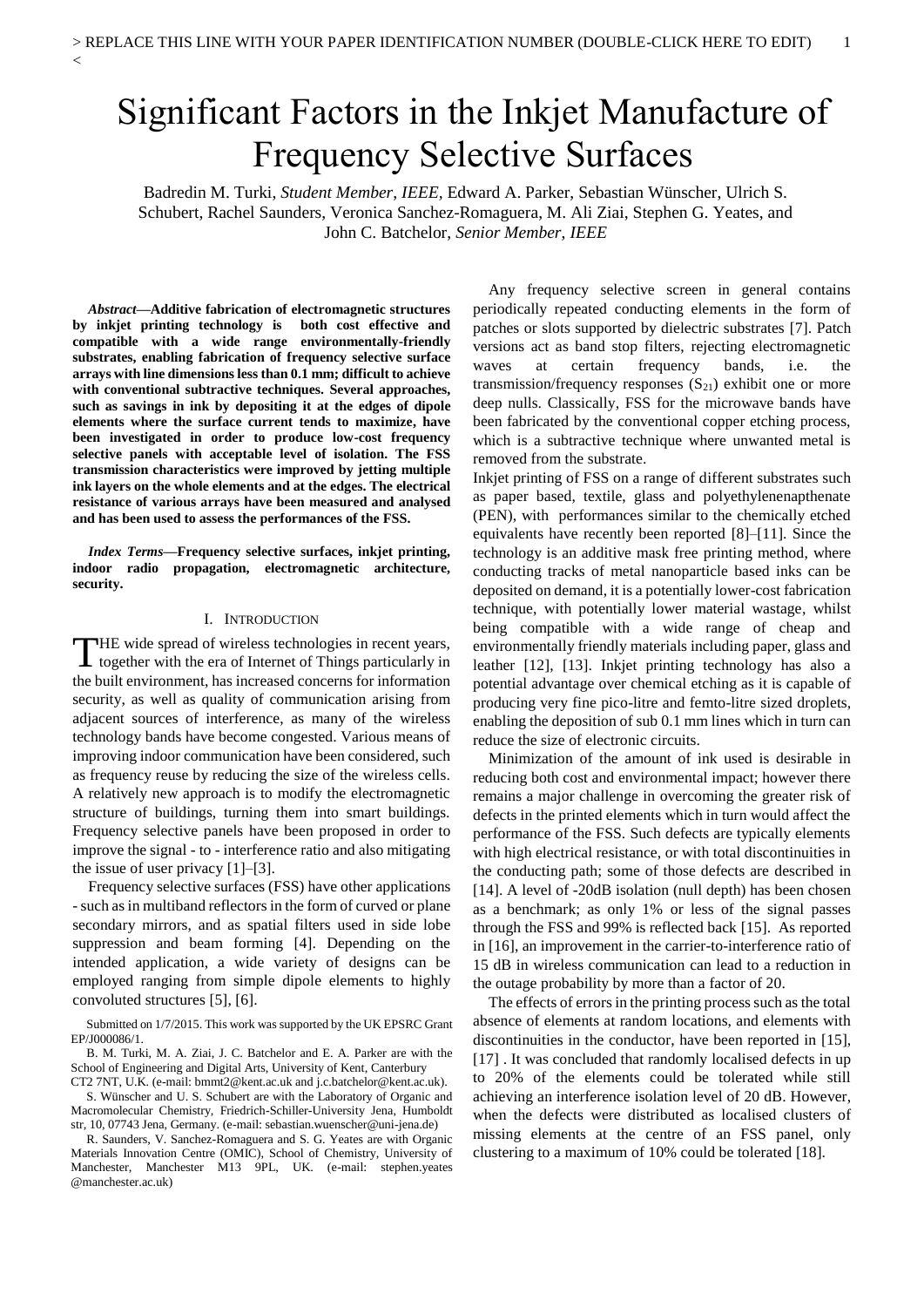The principal aim of the study described in this paper was to manufacture frequency selective panels at low-cost, using the minimum amount of deposited ink, consistent with acceptable transmission performance. Trials were made of elements in which conductors were deposited only at the dipole edges (*frame* elements), where the induced surface currents were likely to be maximum, thereby making savings in ink, and yet still achieving the benchmark isolation level of reflection of -20 dB. Furthermore, the deposition of an extra ink layer in form of a frame dipole superimposed upon a solid dipole was also investigated, and compared in terms of ink savings and isolation level with a solid dipole fabricated with the two layers of deposited ink. An element resistance study of all FSS designs is also reported here in order to quantify the relation between the level of isolation and the dc resistance.

#### II. SOLID AND FRAME DIPOLE FSS

#### *A. Design and Fabrication*

 $\overline{<}$ 

Arrays of dipole elements arranged in a skewed lattice, as shown in Fig.1 were used in this study [19]. The dipoles were of length *L* of 9.4 mm, periodicity *P* of 10.4 mm, and width  $w = 0.4$  mm, with spacing 1 mm in the x-direction  $(D_x)$  and 2 mm in the y-direction  $(D_y)$ . The physical size of the panel was  $222 \times 194$  mm<sup>2</sup>, containing 374 dipoles.



A Dimatix DMP-2800 inkjet printer (Fujifilm Dimatix, Inc., Santa Clara, USA) was used in the study using a disposable piezo "ink jet" cartridge. This printer can create and define patterns over an area of about  $200 \times 300$  mm and handle substrates up to 25 mm thick, being adjustable in the Z direction. The nozzle plate consists of a single row of 16 nozzles of 23  $\mu$ m diameter spaced 254  $\mu$ m, with typical drop volume of 10 pL, drop diameter  $27 \mu m$ , with a frequency of 4 kHz and drop velocity typically 5m/s. The Ohnesorge number [20] was  $\approx 0.2$ . For the purpose of this study, the cartridge temperature was varied in order to optimize the jetting conditions. The platen was kept at room temperature.

Silver ink was used in this manufacturing process. Besides having the highest conductivity of all metals, it is the most readily available in inkjet printable form [8], [20]. Recent developments have enabled stable formulations which give reproducible print characteristics over a wide range of substrates using moderately low sintering temperatures. This makes them suitable for a range of low temperature and conformable substrates.

The printer contained a 10 pl cartridge (DMC-11610) with the cartridge temperature adjusted between 30-45°C. The silver nanoparticle ink was supplied from Sigma-Aldrich

(SunTronic U5603 from Sun Chemicals). It is a 20 wt% dispersion of silver nanoparticles (particle diameter  $\leq 150$  nm quoted by the manufacturer) in an ethanol/ethylene glycol mixture. The equivalent resistivity stated by the manufacturer to be 5-30 μ $Ω$ .cm after annealing. PEL Nano-P60 paper (PEL paper), representative of the paper class having an inorganic micro-porous receiving layer, was obtained from Printed Electronics Ltd. (Cambridge, UK). In all cases the substrates were purged with a flow of air to remove dust particles prior to use. The FSS were jetted with 1, 2 and 3 layers, with the droplet dot- spacing adjusted to 15µm. Thermal sintering was carried out in a convection oven set at 150°C for 30 minutes.

The performances of similar FSS manufactured using a conventional copper etch process were used as benchmarks in part of this comparative study. They were etched on a copper clad polyester substrate of thickness 0.045mm and metal thickness of 0.01mm with relative permittivity of  $\epsilon_r \approx$ 3.5 and loss tangent  $\delta = 0.02$ .

#### *B. Measurement*

Each FSS was placed in an aperture in a large absorbing screen. The physical size of the aperture was  $230 \times 230$  mm<sup>2</sup>. Two waveguide horn antennas swept over a frequency range 10-20 GHz were connected to the signal source and the receiver, and placed 1m on either side of the FSS.

The transmission responses of the inkjet printed FSS using 1, 2 and 3 layers of deposited ink are compared with the copper etched counterpart in Fig.2. The three inkjet printed FSS all had reflection resonances at 12.6 GHz with nulls deeper than the required -20 dB level, with depths of -24, - 25, and -28 dB respectively.



Fig.2 Transmission responses of the copper etched and 1, 2, 3 layer inkjet printed FSS panels.

The displacement in frequency of the transmission nulls between the copper etched and inkjet printed FSS was about 1.9 GHz. The effect of substrate thickness ( $0.045 \rightarrow$ 0.2 mm), permittivity  $\epsilon_r$  (3.5  $\rightarrow$  4), dipole width, conductor thickness and conductor conductivity have been investigated using CST Microwave Studio™ (CST MWS™). As shown in Fig.3 (a) and (b) the substrate thickness was found to dominate the null frequency shift with a displacement corresponding to 88% of the 1.9 GHz change in null frequency, while the permittivity alone gave a 6% change. If the trends in the two diagrams are regarded as linear, the resonant frequency was found to have approximate sensitivities of 9.0 GHz/mm and 0.2 GHz for a change of 1.0 in  $\epsilon_r$  respectively, for substrate height and permittivity. The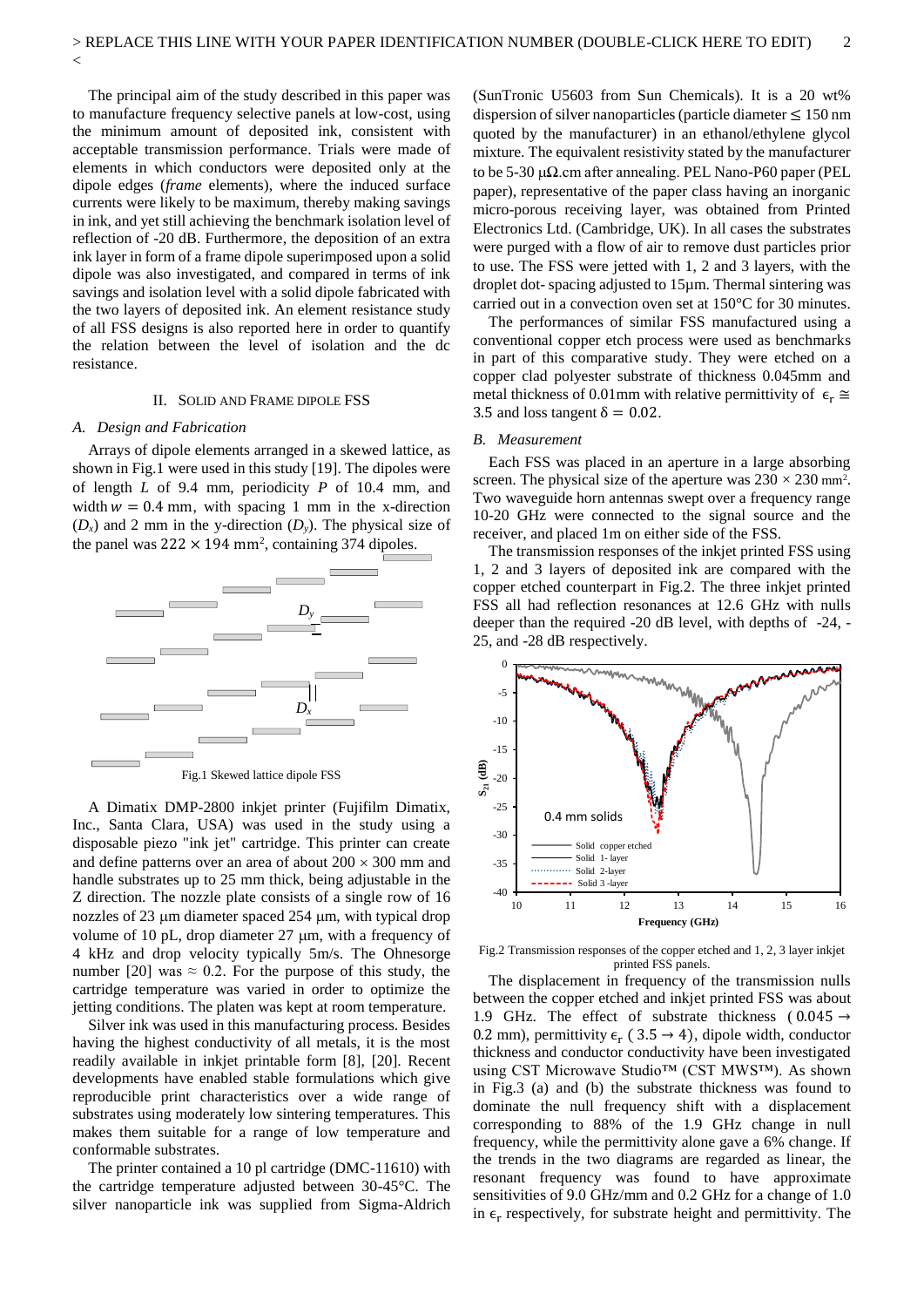other parameters combined caused only a further 6% change in the null frequency.

 $\overline{<}$ 

It is well known that the induced surface currents tend to concentrate toward the edges of strip conductors. Elsewhere it is considerably lower. Consequently, *frame* dipoles are introduced here, where conductor is deposited only at the edges as shown in Fig.4. In [21] the concept of replacing solid dipoles by edge frames was introduced but demonstrated only by chemically etched designs and a single inkjet prototype. Here, a more comprehensive study of frame dimensions and their performance in relation to ink quantity and conductor quality is presented. These elements were considered to be potentially useful in as much as they would reduce the quantity of ink required in manufacture, and hence the total overall cost.



(b) Substrate Permittivity vs. Resonant frequency

Fig.3 Effect of various substrate (a) thickness and (b) permittivity on the array resonant frequency. The broken curves show the best fit trends

They have the same design parameters (length, periodicity, width, physical size) as the corresponding solid dipoles, but with frame width  $(F_w)$  of 0.07 mm as shown in Fig.5.

In order to evaluate the performance of the frame dipoles by comparing them with their copper etched counterparts, the elements were redesigned, with the solid dipole width  $w = 1$ mm and the frames with widths  $(F_W)$  of 0.15 and 0.2 mm. This was to meet the requirements of our copper etching facilities, where the minimum dimensions that could be etched are of

about 0.1 mm [21]. Fig.7 shows the measured transmission responses of the inkjet printed FSS.



Fig.4 Surface currents induced in (a) solid and (b) frame diople elements at 12.8 GHz



Fig.5 Inkjet printed FSS: frame dipoles



dipole FSS

Although the null depths degraded by about 5dB compared with solid dipoles, the chemically etched frame dipole FSS provided nulls deeper than the -20 dB benchmark [20]. The single-layer *inkjet* printed 0.15mm frame arrays in Fig.7 showed a reduction of about 3 dB in the depth, compared with the 1- layer printed solid dipole FSS, whereas, for the 2- layer frames it increased by about 4dB. This improvement in the response of the FSS was obtained whilst achieving a roughly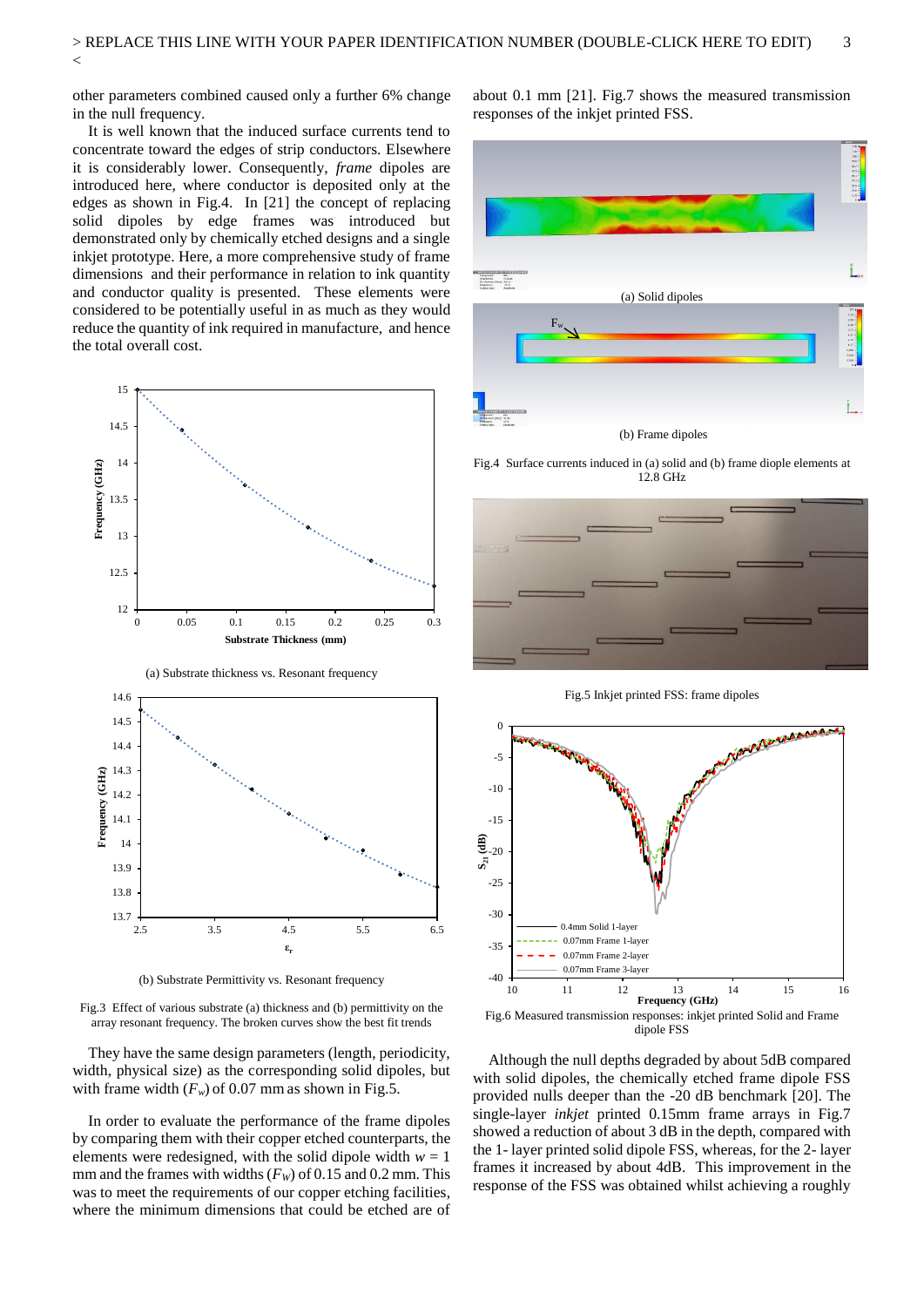50% saving in ink usage when comparing the printed 1-layer frame dipole FSS with the solid dipoles.

 $\overline{<}$ 



Fig.7 Measured transmission responses of the inkjet printed elements

These results are very encouraging and reflect one of the major advantages of inkjet printing as a fabrication tool. There was also a small reduction in the resonance frequency of about 3.7% in the case of the single layer 0.15 mm frame width compared with the solid dipole. This is linked to the lower quantity of conductor, which led to a slightly higher dipole resistance. An element resistance study of the inkjet printed FSS is discussed in Section IV.

The strategy of depositing ink where the maximum current is likely to flow produces FSS with a response similar to that in the case of printing the whole element. This opens up the possibility whereby a hybrid approach combining features of a solid and frame dipole can achieve further improvements in performance. In Fig.7 transmission responses  $S_{21}$  for 1-layer solid dipole, and 1-layer frame dipole arrays are compared with depositing frames on top of pre-deposited dipoles. Adding the frame layer over the solid dipoles improved the isolation by over 5 dB compared with the 1- layer solid dipoles alone. The improvement was 7 dB compared with the 1-layer 0.15mm frame FSS. This was achieved with an approximately 25% concomitant saving in ink over the 2 layer solid dipole.

# III. PRINTING DEFECTS

During the printing process some imperfections in the edge definitions and also defects in the elements were observed as shown in Figs. 9 and 10. The edge of the dipole element in Fig.9 (a) has some discontinuities generated during the deposition of the first layer of the ink. These discontinuities were infilled by the addition of the second layer, resulting in more well-defined edges, as shown in Fig.9 (b).

Defects such as horizontal cuts and non-linearity in the vertical edges depicted in Fig.10 (a) were observed in very few of the 0.2 mm frame dipole elements. The vertical cuts are a result of total or partial blockage of the printing nozzles, which results in two separate dipoles, influencing the FSS performance at the frequency of operation, particularly if those defects are more than 20% of the total number of elements, as reported in [15].

The non-linear outlines of the vertical edges are more apparent in the frame dipoles, as they are thinner than the solid dipoles. Such phenomena could increase the element's electrical resistance leading to reduction in the FSS

reflectivity, which might lead to a transmission response level  $(S_{21})$  less than the benchmark of -20 dB. However, this issue could also be resolved by the addition of a second ink layer as shown in Fig.9 (b).



Fig.9 1mm inkjet printed solid dipole FSS (a) 1-layer of deposited ink (b) 2-layer of deposited ink



(b) 2-layer

Fig.10 0.2 mm inkjet printed frame dipole FSS (a) 1- layer of deposited ink (b) 2-layer of deposited ink

Note that the inkjet printed solid FSS elements were slightly wider than the chemically etched FSS elements owing to drop spreading on the paper substrate, but with little effect on the length as summarized in Table I.

This effect is more noticeable for the frame dipole elements, as they are more sensitive to the droplet spreading effect, as the droplets would spread on both sides of the frame's arms, whereas in case of solid dipole elements it will also be proportionally less significant as they will be overlapping with the adjacent ink droplets. Similarly, additional deposited ink layers also tend to increase the element widths, as more droplets are deposited. The effect of the increase in the width was investigated using CST Microwave Studio™ (CST MWS™) and was found that it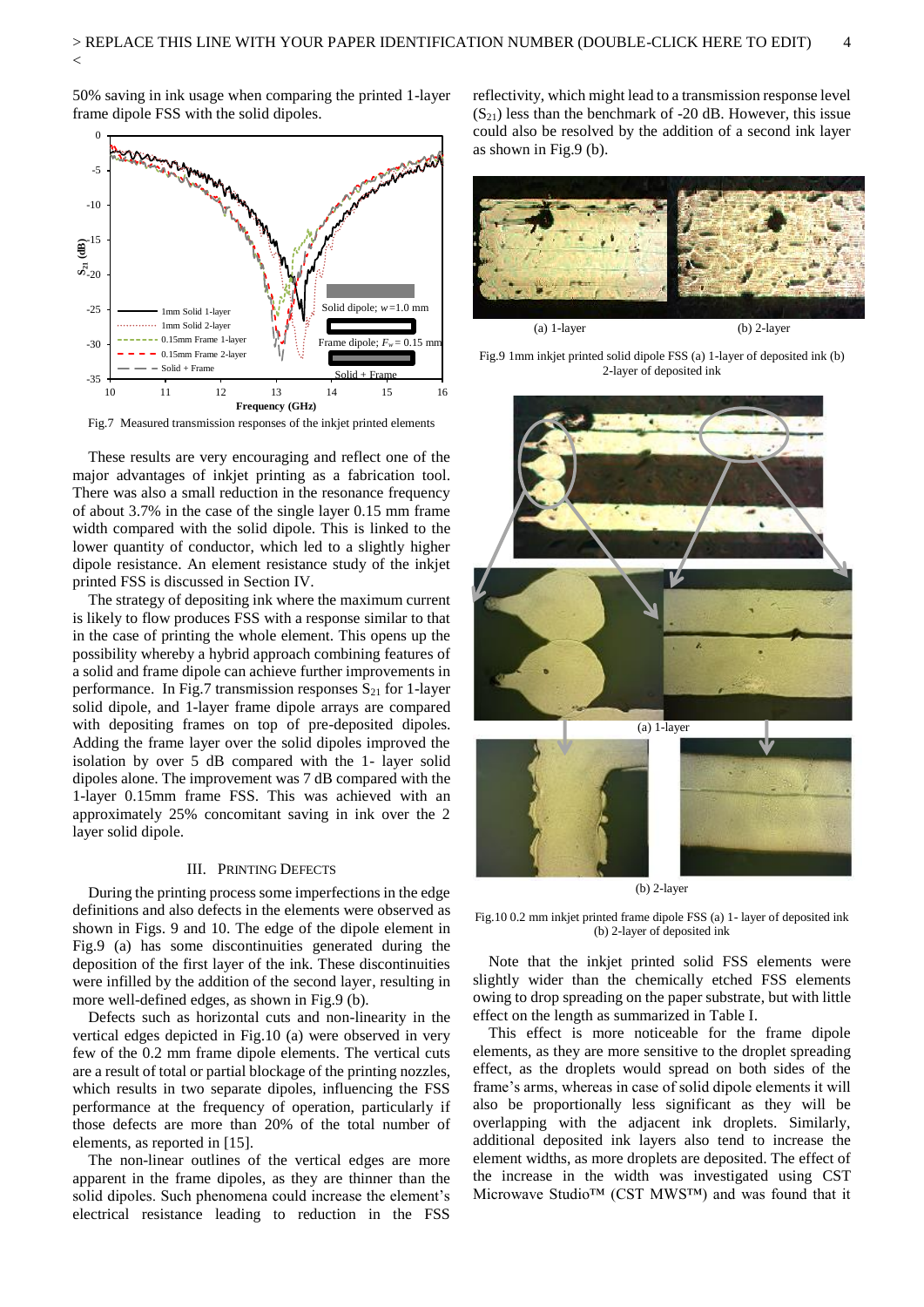only affects the resonance frequency by about 3% (Section II B).

| Sample<br>Width-mm | Ink<br>Layer   | Avg W<br>(mm) | $\Lambda w$ % | Avg L<br>(mm) | $\Delta L$ % |
|--------------------|----------------|---------------|---------------|---------------|--------------|
|                    | 1              | 0.118         | 68.5          | 9.41          | 0.1          |
| 0.07(F)            | $\overline{c}$ | 0.121         | 72.8          | 9.43          | 0.3          |
|                    | 3              | 0.155         | 121           | 9.45          | 0.5          |
| (S)<br>0.4         | 1              | 0.41          | 2.5           | 9.38          | $-0.2$       |
|                    | $\mathfrak{2}$ | 0.46          | 15            | 9.42          | 0.2          |
| (S)<br>1           | 3<br>1         | 0.53<br>1.05  | 32<br>5       | 9.44<br>9.41  | 0.4<br>0.1   |
|                    | $\overline{c}$ | 1.188         | 18.8          | 9.41          | 0.1          |
| 0.2<br>(F)         | 1              | 0.27          | 35            | 9.39          | $-0.1$       |
|                    | $\overline{c}$ | 0.32          | 60            | 9.4           | $\mathbf{0}$ |
| 0.15(F)            | 1              | 0.21          | 40            | 9.41          | 0.1          |
|                    | $\overline{c}$ | 0.25          | 66.6          | 9.43          | 0.3          |
| $1(S) +0.15(F)$    | $1+1$          | 1.077         | 7.7           | 9.42          | 0.2          |

TABLE I INKJET PRINTED FSS: DIFFERENCE IN WIDTH AND LENGTH COMPARED WITH THE CHEMICALLY ETCHED FSS COUNTERPARTS

(S) Solid dipoles, (F) Frame dipoles

# IV. RESISTANCE STUDY

This section investigates the DC point-to-point resistance of the 15 FSS samples studied in this paper. The resistance measurements were carried out using a digital multi-meter measuring every individual element of the 374 elements in each of the FSS arrays. Figs.11 (a) and (b) compare the transmission responses  $S_{21}$ , and overall average resistance values in ohms for the 0.4 mm solid and 70 µm frame dipole FSS respectively.

The depth of the transmission null increases as the number of the deposited ink layers increases for the frame and solid dipole FSS, and the resistance values decrease accordingly, as shown in Figs.11 (a) and (b) respectively. The null depth of the 2-layer frame dipole improved from the minimum acceptable level of -20 dB of the 1-layer frame to -23 dB, which is exactly the response of the 1-layer solid dipole while still saving in ink. In addition, the deposition of the 70µm frame on top of the 1 layer solid dipoles has improved the  $S_{21}$ response by about 3 dB.

The 2nd deposited layer of ink has reduced the total average resistance of the frame dipole FSS by 6 $\Omega$ , from 13.5 to 7.5  $\Omega$ , and by about 1  $\Omega$  in case of the solid dipoles. This reflects the improvement in the null depth as shown in Fig.10 (a). The total average resistance of the solid + frame FSS is also less than the total average resistance of the 1-layer solid dipoles by 1 $Ω$ .

Figs.12 (a) and (b) compare the transmission responses and total average resistances of the FSS with wider elements: the 1 mm solid and 0.15 and 0.2 mm frame dipoles. The impact of depositing more layers has the same positive effect on the depth of nulls and reduces the average total resistance of the arrays, as in the above case of the 0.4 mm solid and 70 µm frame dipole FSS. However, overall average resistances of the 1mm solid, 0.15 and 0.2 mm frames are less than their 0.4 mm solid and 70  $\mu$ m counterparts. This is a result of the fact that they have more deposited ink; as they are wider.



Fig.11 Transmission responses (a) and resistance values (b) of the 0.4mm solid and 70µm frame dipole FSS



Fig.12 Transmission responses (a) and resistance values (b) of the 1mm solid and 0.15 and 0.2 mm frame dipole FSS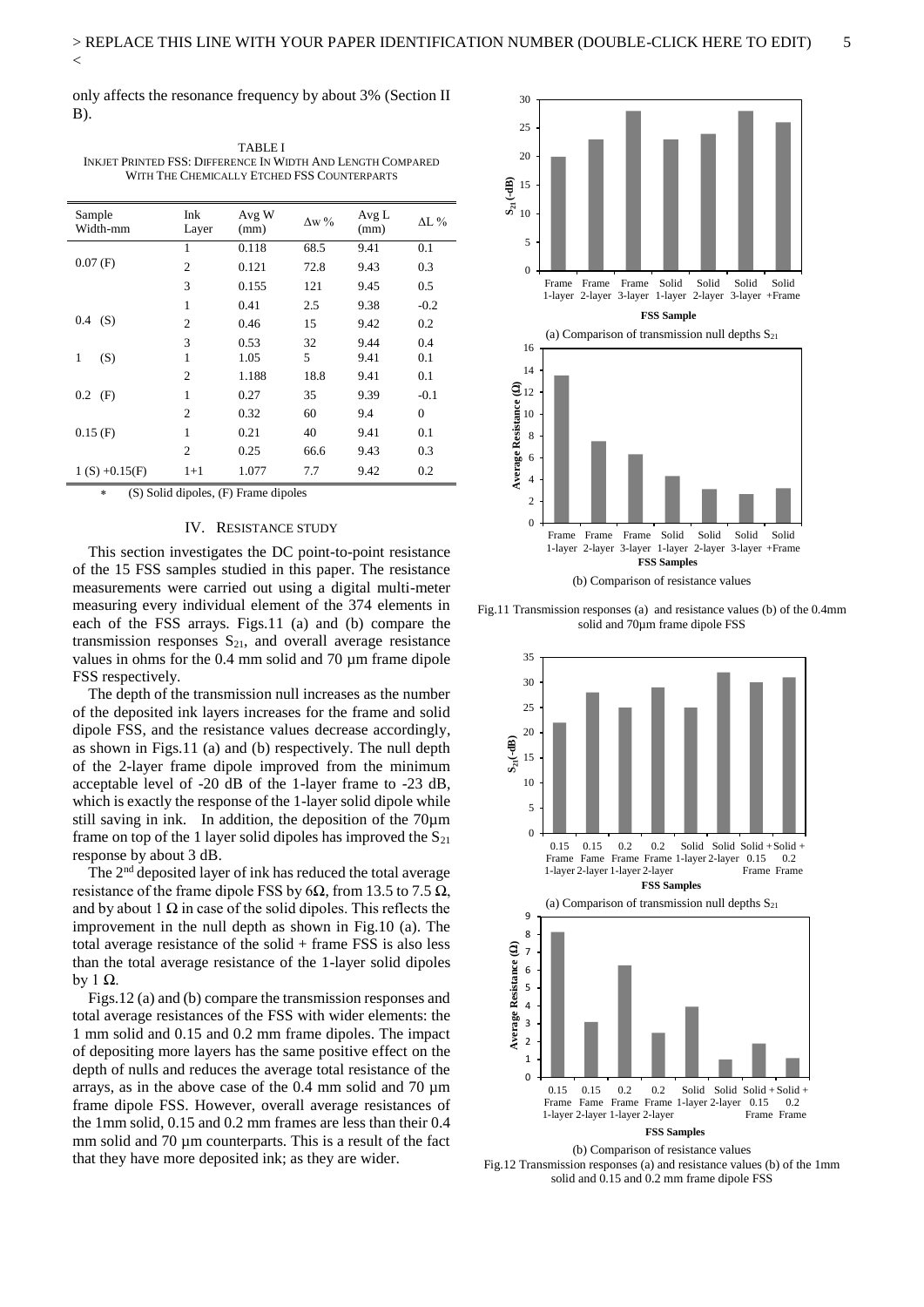This improvement in the conductivity of the elements also results in deeper nulls in comparison with the 0.4 mm width FSS. The measured resistance values are summarised in Table II.

 $\overline{<}$ 

| <b>TABLE II</b><br><b>MEASURED RESISTANCE</b> |       |                       |      |                 |                       |  |  |  |  |  |
|-----------------------------------------------|-------|-----------------------|------|-----------------|-----------------------|--|--|--|--|--|
| Layer 1<br>Width (mm)                         |       | Layer 2<br>Width-(mm) |      | R<br>$(\Omega)$ | Standard<br>deviation |  |  |  |  |  |
| solid                                         | 0.4   |                       |      | 4.3             | 0.5                   |  |  |  |  |  |
| solid                                         | 0.4   | solid                 | 0.4  | 3.1             | 0.8                   |  |  |  |  |  |
| frame                                         | 0.070 |                       |      | 13.5            | 2                     |  |  |  |  |  |
| frame                                         | 0.07  | frame                 | 0.07 | 7.5             | 1.9                   |  |  |  |  |  |
| solid                                         | 0.4   | frame                 | 0.07 | 3.2             | 0.5                   |  |  |  |  |  |
| solid                                         | 1     |                       |      | 4               | 0.6                   |  |  |  |  |  |
| solid                                         | 1     | solid                 | 1    | 0.9             | 0.13                  |  |  |  |  |  |
| frame                                         | 0.15  |                       |      | 8.2             | 1.3                   |  |  |  |  |  |
| frame                                         | 0.15  | frame                 | 0.15 | 3.1             | 0.5                   |  |  |  |  |  |
| frame                                         | 0.2   | ۰                     |      | 6.3             | $\mathbf{1}$          |  |  |  |  |  |
| frame                                         | 0.2   | frame                 | 0.2  | 2.5             | 0.6                   |  |  |  |  |  |
| solid                                         | 1     | frame                 | 0.15 | 1.9             | 0.3                   |  |  |  |  |  |
| solid                                         | 1     | frame                 | 0.2  | 1.1             | 0.3                   |  |  |  |  |  |

FSS arrays with higher average resistance than 13.5  $\Omega$  did not achieve the required transmission response, as illustrated in Fig.13. It was noticed that those FSS arrays with higher average resistance suffered from severe discontinuities and cracks. Some were completely nonconductive, the result, probably, of errors in the sintering process rather than the deposition sequence, as some of the arrays with very high resistance appeared on visual inspection to be well formed.



Fig.13 Elements average resistance vs. transmission response

# V. CONCLUSION

This paper investigates factors that contribute to the inkjet manufacture of frequency selective surfaces with acceptable levels of performance. Silver nanoparticle inks were deposited on environmentally friendly paper substrates, as might be used in improving the signal -to – interference ratio and user privacy in the built environment. The study focused on dipole element configurations. The principal performance indicator was the depth of the null in the array transmission/frequency response – a measure of the isolation obtainable. Studying the influence of the number of deposited

ink layers, together with the ability to deposit droplets on demand allowed modification of the array element design in ways which reduced the amount of deposited conducting material, whilst still achieving the satisfactory benchmark level of isolation of 20 dB. In frame dipoles, the ink is deposited only at the edges, where the surface current maximizes. Such modifications allow savings in ink of about 50% while achieving the required level of isolation of 20 dB in, for example, the case of the single layer frame arrays of just 70 µm frame width. These are difficult to fabricate with conventional subtractive methods. Further modifications to the elements have also been considered, where an extra frame layer was superimposed on a layer of solid dipole elements. This approach, viable only with inkjet printing, improved the isolation level of the FSS by approximately 7 dB relative to that of the 1-layer solid dipole FSS alone. It achieved the same level as that of the corresponding 2-layer solid dipole arrays whilst saving 25% of the ink deposited.

Deposited thin lines are prone to discontinuities, especially in the case of the frame elements used for example in thin paper. The effect of such discontinuities were mitigated by the addition of an extra layer of ink, raising the possibility of repairing defective elements, unlikely with conventional subtractive fabrication techniques.

In addition, the arrays were also assessed in terms of their average D.C element resistance and related to the level of isolation obtained; the highest average resistance to accomplish the benchmark isolation level was 13.5  $\Omega$ , that in the case of the 70 µm frames, whereas the lowest resistance observed in this study was 0.9  $\Omega$  achieving a level of isolation of 31 dB in the case of the 2-layer, 1 mm wide, solid arrays.

The theme of this study is continuing, with similar investigations applied to complex convoluted element structures [5], [6].

# **REFERENCES**

- [1] M. Philippakis, C. Martel, D. Kemp, S. Appleton, R. Pearson, and E. A. Parker, "Application of FSS Structures to Selectively Control the Propagation of signals into and out of buildings, Annex 3, *Ofcom ref AY4464*, pp. 1–54, 2004.
- [2] P. S. Taylor, A. C. M. Austin, E. A. Parker, M. J. Neve, J. C. Batchelor, J. T.-P. Yiin, M. Leung, G. B. Rowe, A. G. Williamson, and K. W. Sowerby, "Angular independent frequency selective surfaces for interference control in indoor wireless environments," *Electron. Lett.*, vol. 48, no. 2, p. 61, 2012.
- [3] G. Sung, K. Sowerby, M. Neve, and A. Williamson, "A Frequency-Selective Wall for Interference Reduction in Wireless Indoor Environments," *IEEE Antennas Propag. Mag.*, vol. 48, no. 5, pp. 29–37, Oct. 2006.
- [4] J. A. Arnaud, "Resonant-grid quasioptical diplexer," *Electron. Lett.*, vol. 9, no. 25, p. 589, 1973.
- [5] E. A. Parker and A. N. A. El sheikh, "Convoluted array elements and reduced size unit cells for frequency-selective surfaces," *IEE Proc. H Microwaves, Antennas Propag.*, vol. 138, no. 1, p. 19, 1991.
- [6] E. A. Parker, J. C. Batchelor, R. Chiang, A. G. Williamson, B. Sanz-Izquierdo, M. J. Neve, and K. W. Sowerby, "Frequency selectively screened office incorporating convoluted FSS window," *Electron. Lett.*, vol. 46, no. 5, p. 317, 2010.
- [7] B. A. Munk, *Frequency Selective Surfaces: Theory and Design*. John Wiley & Sons, 2000.
- [8] V. Sanchez-Romaguera, S. Wünscher, B. Turki, D. Oyeka, R. Abbel, B. Silvia, T. Daniel J., J. C. Batchelor, E. A. Parker, U. S. Schubert, and S. G. Yeates, "Inkjet printed paper based Frequency Selective Surfaces and on-skin RFID tags; the interrelation between silver nanoparticle ink, paper substrate and low temperature sintering technique selection," *J. Mater. Chem. C*, 2015.